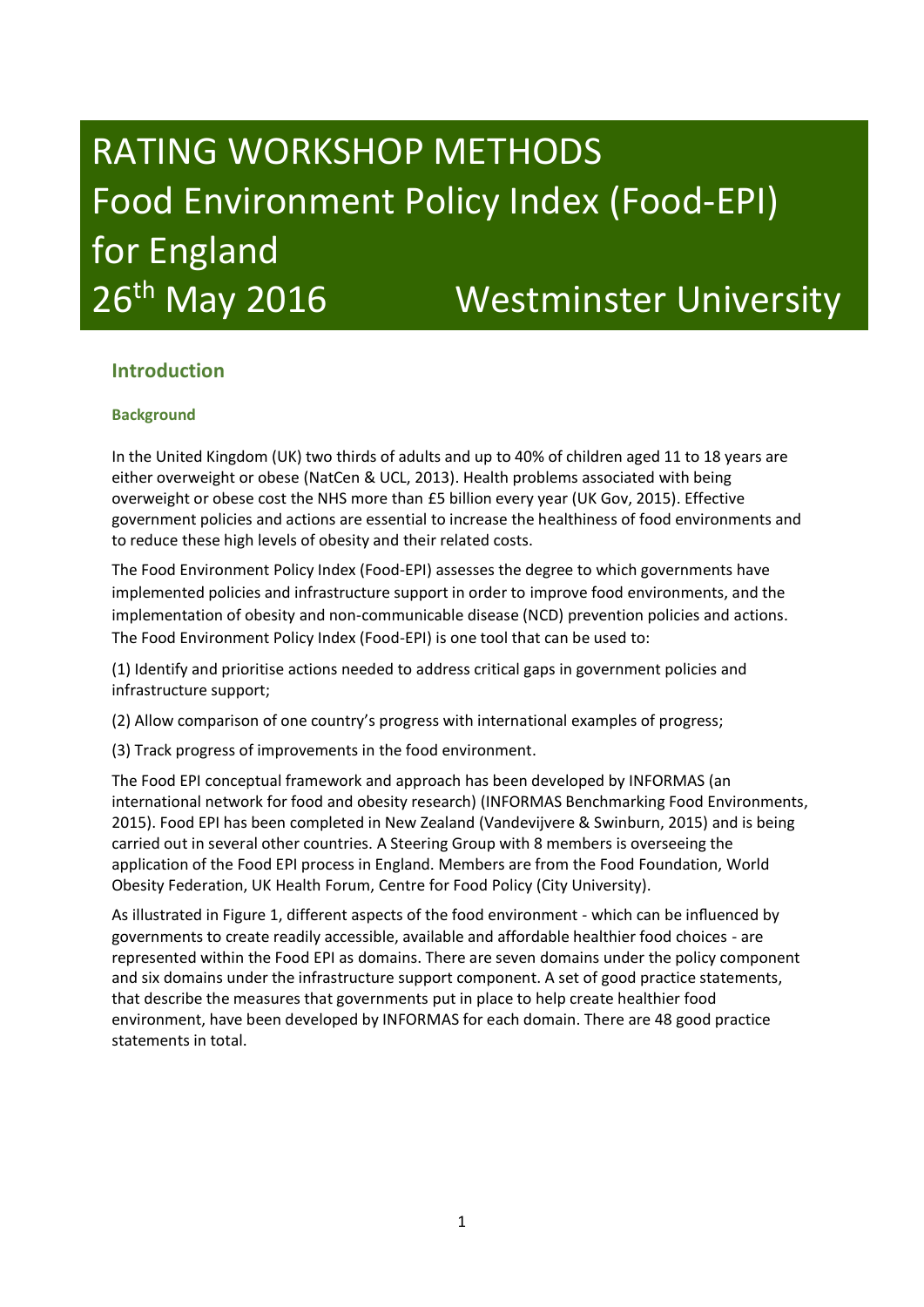

#### **Figure 1: Conceptual Framework for Food EPI**

There are eight steps involved in developing a Food EPI for a particular country (see Figure 2). The Food Foundation has completed the first four steps, having compiled an Evidence Paper for England which has been validated by government officials.

The subsequent step is to convene an expert panel of academics and civil society organisations to rate government policies against the good practice statements, and identify and prioritise what policy actions should be adopted by government to address implementation gaps.

**Figure 2: Process for assessing the policies and actions of governments to create food environments**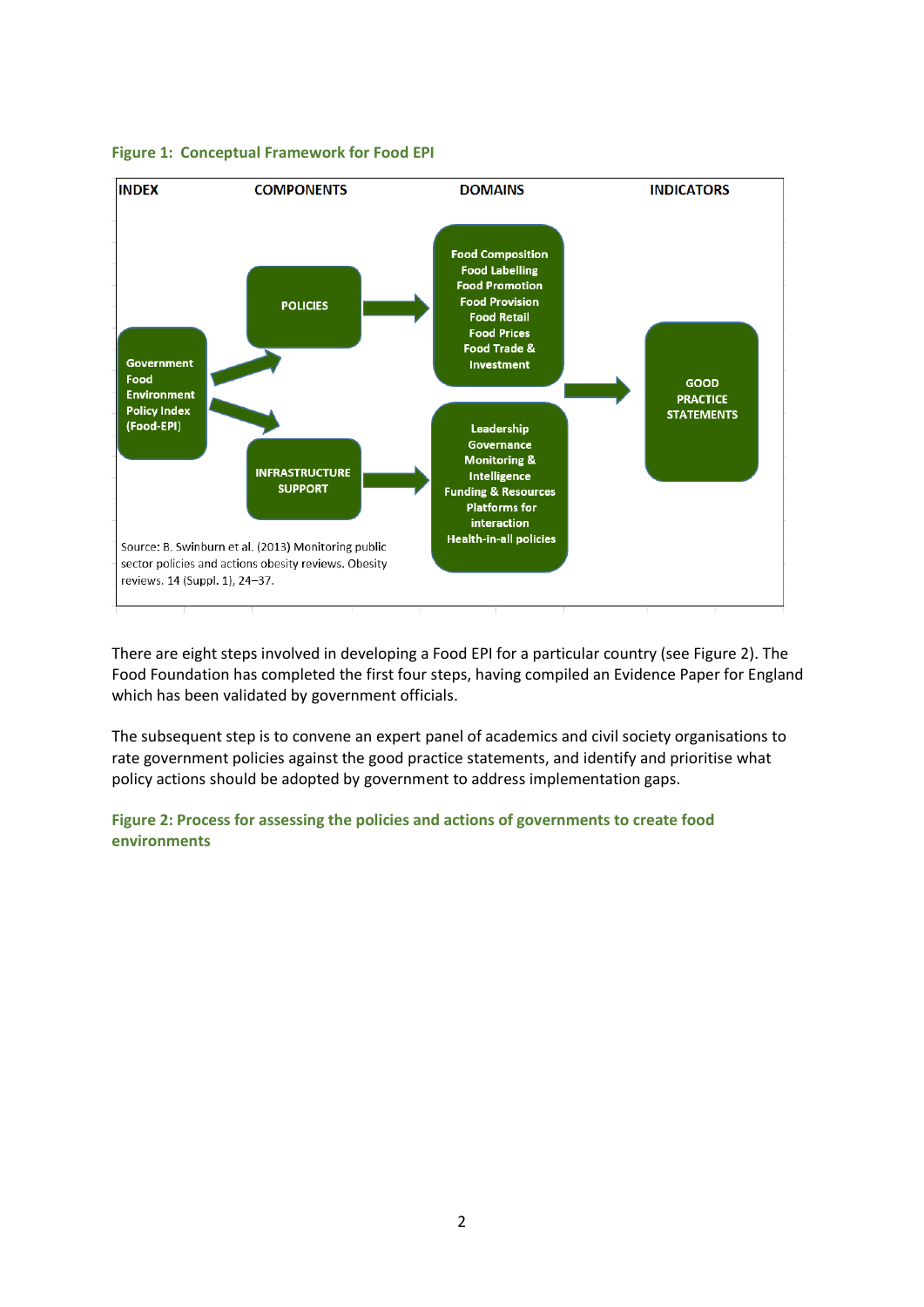

## **Methods for Rating Workshop (Step 5)**

#### **Study Design**

The rating of government policies and actions in England will be carried out by an Expert Panel through two separate processes. First, government policies and infrastructure support will be rated in an all day workshop, and a set of actions to address critical gaps agreed. Second, the agreed actions will be further prioritised through a subsequent E mail consultation. The methods for the rating workshop (step 5) are described below.

#### **Rating Workshop**

The rating workshop will take place on Thursday  $26<sup>th</sup>$  May from 9.00 am to 5.00 pm in The Pavilion [Room](https://www.westminster.ac.uk/business/facilities-and-services/venues-for-hire/conference-and-venues/cavendish/the-pavilion) of the University of Westminster.

#### **Participants**

Approximately 100 individuals from academia and civil society were invited to join the Expert Panel by the Steering Group The criteria used to select the Expert Panel were: (1) individuals with expertise in one or more domain areas; (2) individuals from organisations independent of the Government.

In addition, a number of government observers and civil society representatives from NGOs in Wales, Scotland and Northern Ireland were invited to the workshop. The final list was compiled and agreed by the Steering Group.

#### **Approach**

The rating workshop will be divided into two sections (see Table 1 below). In the morning, the Expert Panel (including non-government representatives operating within the devolved nations) will rate government policies and infrastructure support. The afternoon will be devoted to discussion of actions needed to address critical implementation gaps identified through the rating process. The morning will start with a presentation of the background to Food EPI, the objectives of the rating workshop and the methods being adopted.

| <b>TADIC 1. VVOLKSHOP ASCHAA</b><br>Time |       | <b>Session</b>                  | <b>Chair/Presenter</b> |
|------------------------------------------|-------|---------------------------------|------------------------|
|                                          | 08:30 | Tea and coffee on arrival       |                        |
|                                          | 09:00 | Welcome, objectives of meeting. | Lord Krebs (Chair)     |
|                                          |       | Background to Food EPI.         | <b>Food Foundation</b> |

#### **Table 1: Workshop agenda**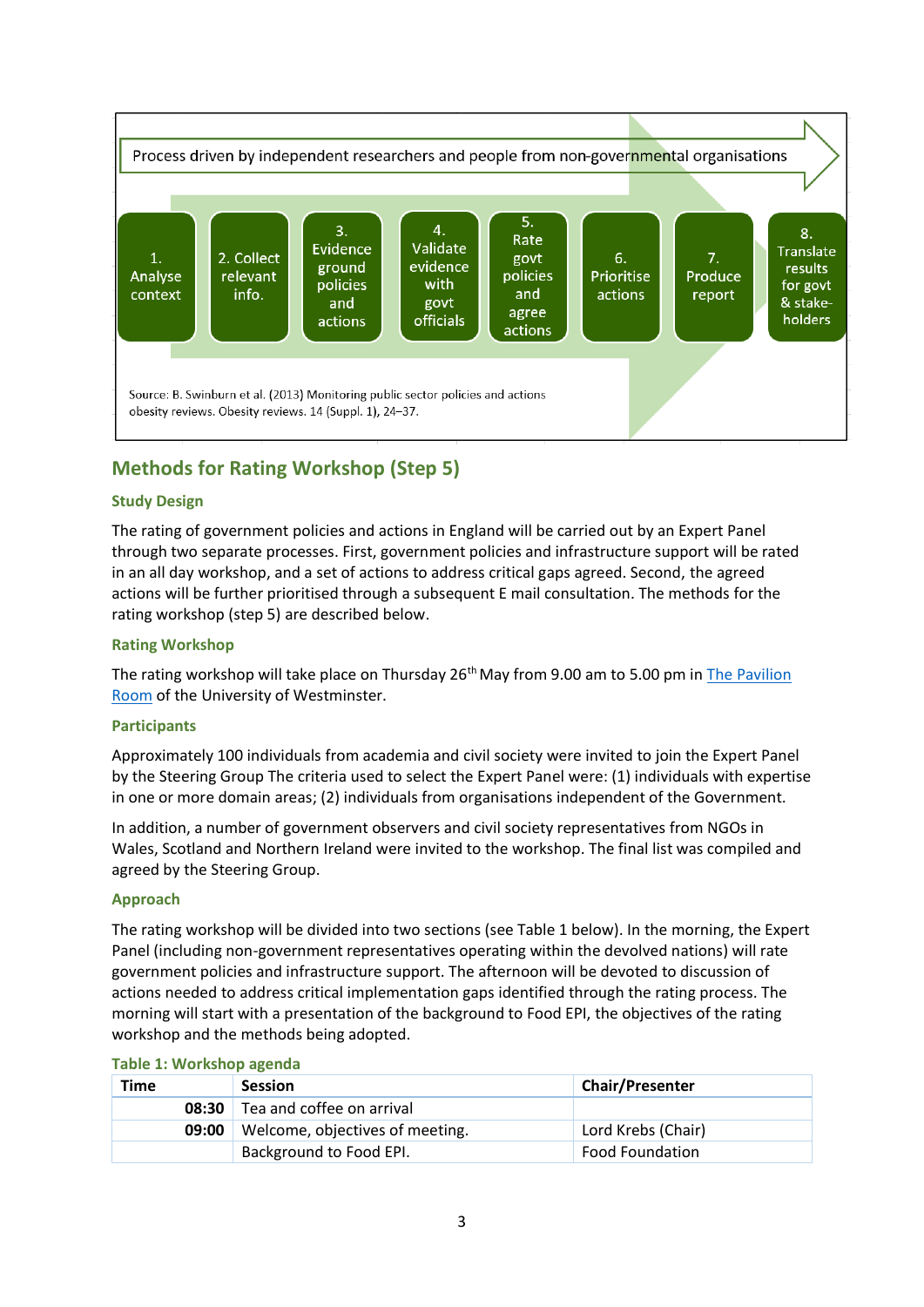| 09:30 | Interactive session - rating of England policy<br>domains | <b>Steering Group</b> |
|-------|-----------------------------------------------------------|-----------------------|
| 11:15 | Break, with tea and coffee                                |                       |
| 11:30 | Interactive session - rating of England                   | <b>Steering Group</b> |
|       | infrastructure support                                    |                       |
| 13:00 | Lunch - catering provided                                 |                       |
| 14:00 | Identifying implementation gaps                           | Lord Krebs            |
|       | Interactive session - identifying and                     |                       |
|       | prioritising Government actions (working                  |                       |
|       | groups followed by plenary)                               |                       |
| 16:00 | Break, with tea and coffee                                |                       |
| 16:30 | Reflections from Government observers                     | Lord Krebs            |
|       | Next steps for Food EPI - in England and                  |                       |
|       | devolved nations                                          |                       |
|       | Reflections from Chair                                    |                       |
| 17:00 | <b>END</b>                                                |                       |

#### **Tools**

Participants involved in the rating will be provided with hand-held electronic rating devices. The devices enable an immediate representation of the ratings to be visually presented on screen.

#### **Rating of government policies and infrastructure**

A rating is required for each of the 48 good practice statements. In advance of the rating, two presentation slides will be shown for each good practice statement: the first presents evidence of any measures taken by the government in England which represent a (partial/full) implementation of the good practice statement; the second slide presents examples from other countries of measures taken by governments that partially or fully equate to the good practice statement.

Participants will then be asked to rate the current degree of implementation of policies and infrastructure support in England, on a scale from 1 to 5 (1=less than 20% implementation, 2=20-40% implementation, 3=40-60% implementation, 4=60-80% implementation, 5=80-100% implementation). Raters will be asked to consider the previously presented evidence, and their own informed judgement, when rating. An option of 'cannot rate'= 6 is included for those who feel they lack sufficient evidence to come to a decision.

Raters rate policies and infrastructure support in two ways: firstly, against international examples (How well is England doing compared to other countries?). This will be recorded on paper form only. Secondly, against the 'gold standard' as set out in the good practice statement (Is England doing as well as it should?). Each rater will record their ratings on a paper form and on the hand-held device.

#### **Agreeing a set of actions to address critical gaps**

Following the lunch break, the Food Foundation team will briefly present a summary of all ratings, highlighting apparent implementation gaps. This will serve as an introduction to the afternoon session, which will consist of an interactive workshop where raters will design and prioritise policy actions to be recommended to government.

Action statements will have been drafted in advance of the workshop which contain suggestions for how governments could reach each of the good practice statements. The proposed actions will be based on existing recommendations for action from the Obesity Health Alliance, Jamie Oliver Foundation, Fabian Society and PHE. The Chair will lead a breakout session where each table will: